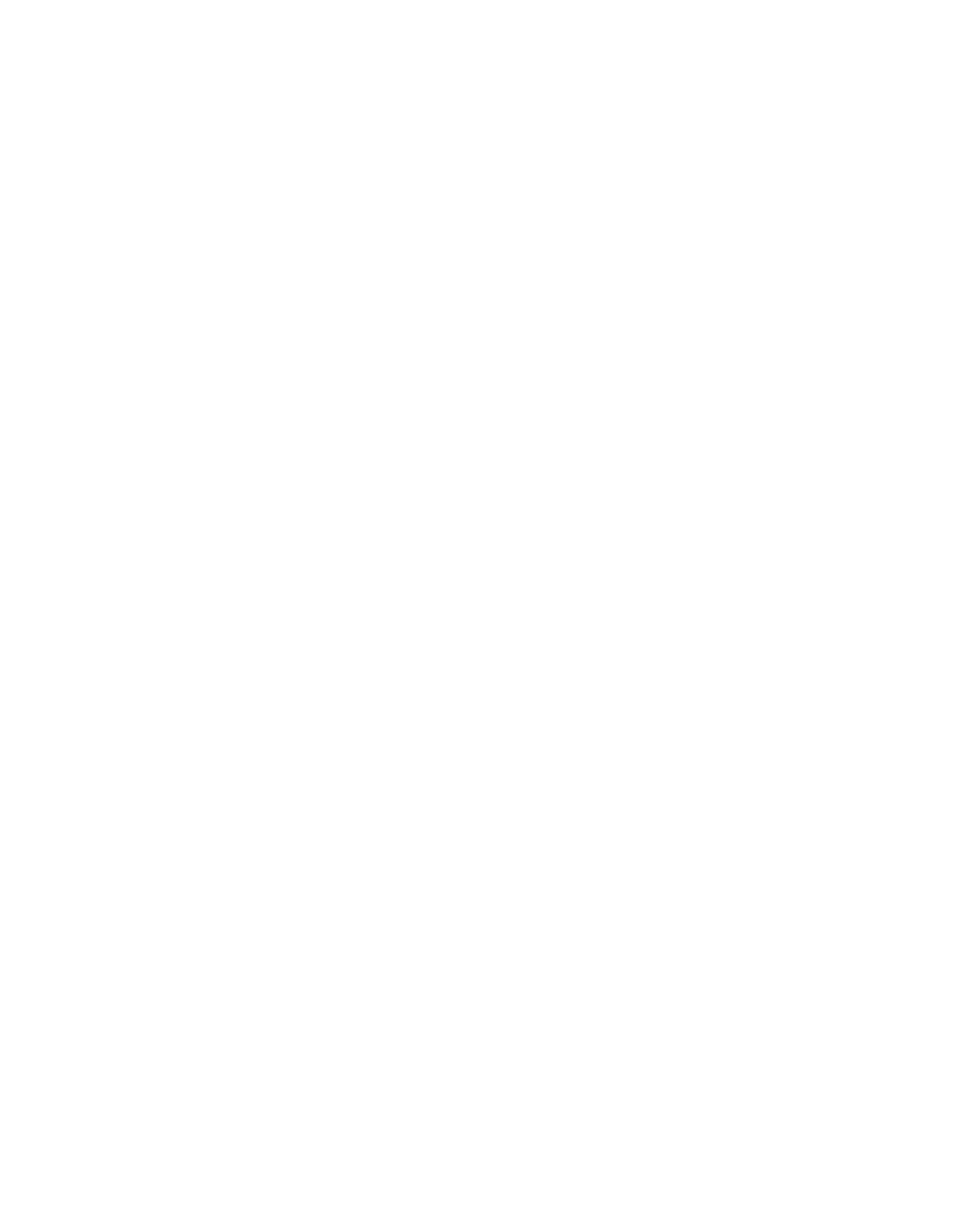# **TITLE 18 – COOPERATIVES, AND NON-PROFIT CORPORATIONS CHAPTER 2 - NON-PROFIT CORPORATIONS**



Republic of the Marshall Islands *Jepilpilin Ke Ejukaan*

# **NON-PROFIT CORPORATION ACT**

**AN ACT** to give rule-making authority to the Register of Corporations and to provide for the creation of non-profit corporations.

| Commencement: | September 12, 1991 |
|---------------|--------------------|
| Source:       | P.L. 1991-129      |

### <span id="page-2-0"></span>**§301. Short Title.**

This Chapter shall be known as the Non-Profit Corporation Act.

#### <span id="page-2-1"></span>**§302. Definition.**

For purposes of this Chapter, a "**non-profit corporation**" means a resident domestic corporation of which no part of the income or profit is distributable to its members, directors, or officers. **[P.L. 1991-129, §2(15.1) (1)]**.

### <span id="page-2-2"></span>**§303. Saving of Old Rules.**

Notwithstanding 18 MIRC 1, §218, a nonprofit corporation may be formed in accordance with existing rules and regulations promulgated by the Register of Corporations in accordance with Section 9 of the Corporations, Partnerships, and Associations Act (formerly Title 18, Chapter 1 of the Marshall Island Revised Code) until such time as the Register of Corporations promulgates new rules and regulation in accordance with Section 304 of this Chapter governing the creation, registration, governance, and dissolution of non-profit corporations, which shall supersede the former rules and regulations. **[P.L. 1991-129, §2(15. 1)(2).]**